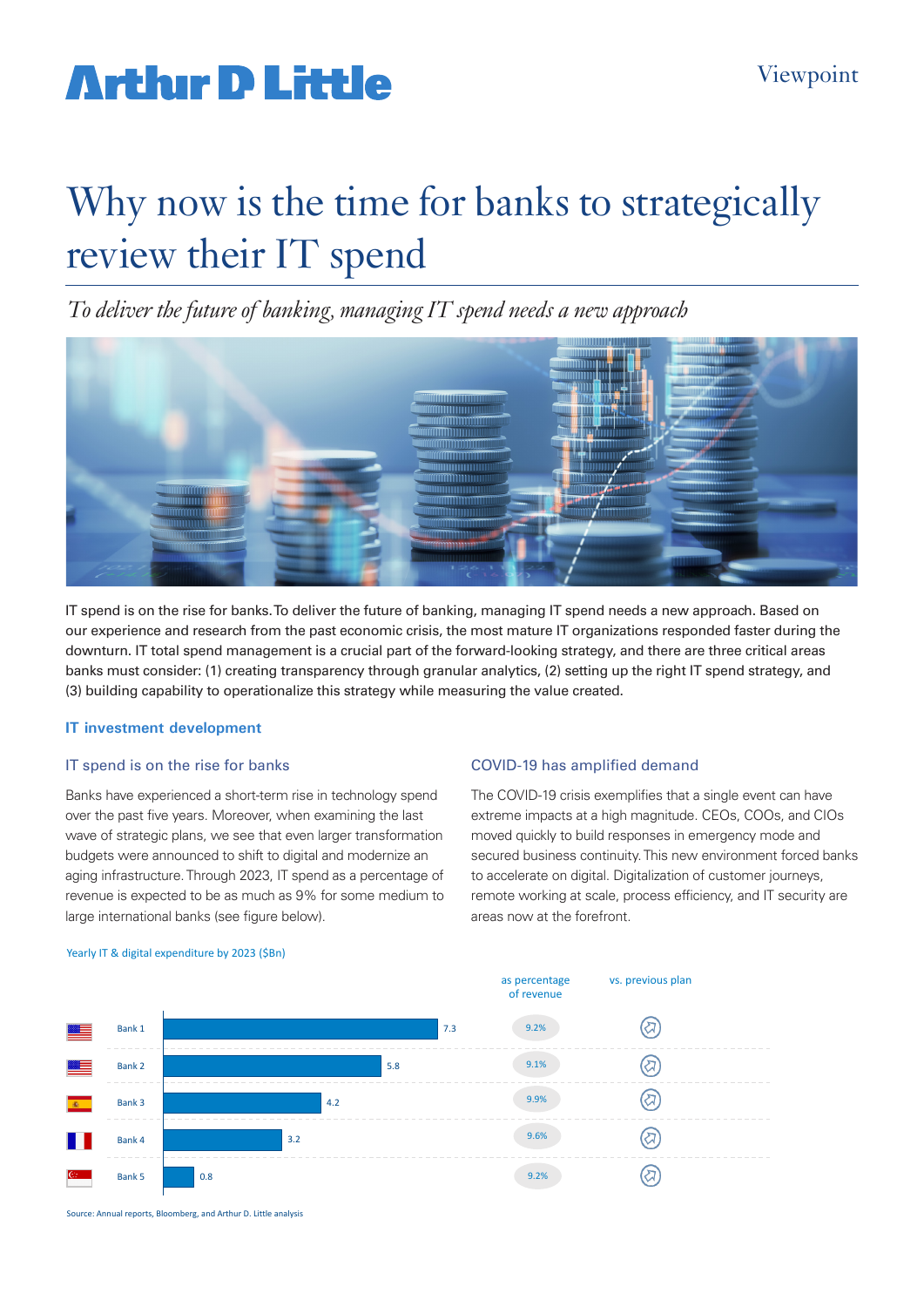## Viewpoint

# **Arthır D Little**

## Leaders are strategically rethinking their business model, forcing IT investment spend to increase

Overall, not only are we seeing banks starting to increase their IT investment plans, but they are also investing differently to support innovation and new digital models so they can build a competitive advantage for the future. For IT, there is a need to further support a growth and diversification strategy while modernizing legacy platforms. The main expected benefit is to build a cloud-enabled technology platform, allowing real-time processing, advanced analytics/artificial intelligence (AI), and multiple third-party solutions (e.g., via fintechs). IT functions are expected to deliver – forcing most to transform their operating models.

## Timing is the essence – IT cost management is top of mind

Looking back and using costs from 2005 as the baseline, our analysis (see figure below) shows that between 2008 and 2010, the most mature IT organizations responded faster to external pressures. They were able to reduce costs three times faster than others (6% on average per year as opposed to 2% on average per year for the others). There is a clear need to lower fixed IT costs of the legacy environment. Thus, to achieve superior advantage against the competition, banks must make a bold move forward.

## **Strategic considerations for managing IT spend**

## Managing IT spend is about IT strategy, not costcutting

Initially, IT spend measurement was constructed under the following lenses:

**n** Regulatory spend.

IT cost per end user

- **n** Maintenance projects ("Run the Bank").
- **n** Investment projects ("Change the Bank").

### Evolution of IT cost per end user over the past 15 years – all industries

In this context, we can make the following observations concerning IT spend management:

- First, all IT departments have processes and systems in place to deal with IT spend on a business-as-usual basis. Still, a vast majority struggle to get a consistent view on IT spend across business lines and geographies – shared between top management, IT, and procurement functions. Outdated IT taxonomies, inconsistent quality of data in systems, and reconciliation issues are common challenges.
- Second, the share of "Change the Bank" spend is expected to grow from approximately 30%-35% in 2014-2019 to 48% by 2022. Some digital and technology activities must be boosted or even created in the areas that support a growing share of activities and/or revenues (e.g., advanced analytics/ AI, new digital business models).
- Finally, the financial services industry is under high regulatory burden, which translates into rising costs. Coupled with disruptive change and the constant nature of "Run the Bank", this all adds up to a difficult environment ahead.

To build the future of banking, these observations signify a call for action. Banks are being forced to take a broader look at their IT investment approaches in order to:

- $\blacksquare$  Boost investments, finding the right balance between legacy and digitally native platforms.
- Better differentiate the "cost versus value" profile for each service delivered.
- **Provide greater transparency on IT's return on investment,** both to management and shareholders.

To move to the next level in terms of growth, innovation, and efficiency, the most mature organizations use granular analytics to measure IT spend and associated impact. This type of approach allows informed decisions on how to optimize the legacy while supporting large, new technology investments.



Source: Arthur D. Little analysis based on ADL IT benchmarking database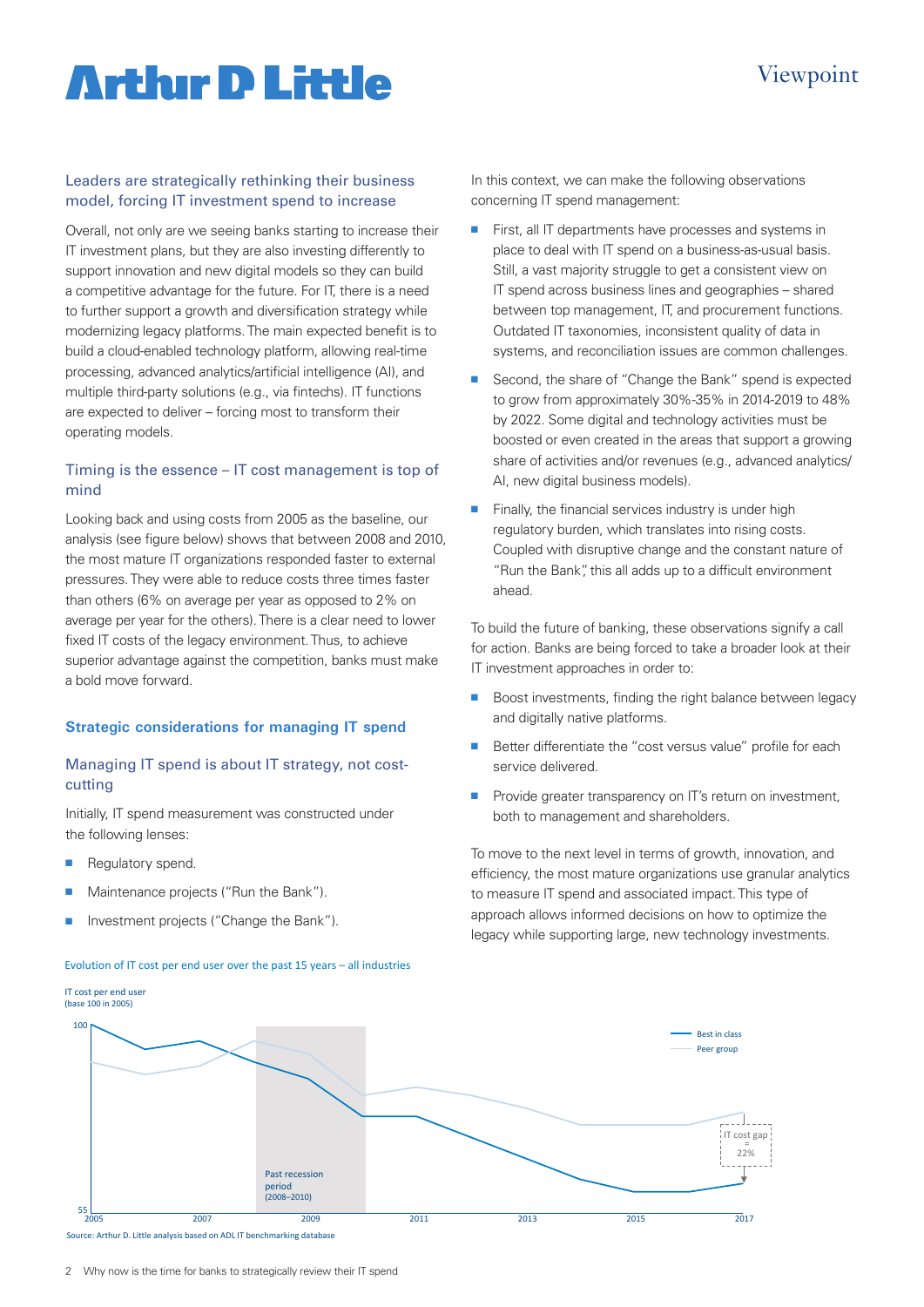## Viewpoint

# **Arthur D Little**

Measuring impact is key. Unfortunately, the situation is not the same for all banks. But while a vast majority are not able to measure the impact of IT investments on financial/operational metrics, there are some counterexamples. In Asia, for example, DBS Bank started an ambitious digital transformation journey in 2017, implementing advanced analytics on IT spend and building capability to measure the value created by digital (e.g., income per customer, cost-to-income ratio). This measurement cockpit is a powerful tool, not only to drive internally the digital transformation using objective trackers of maturity, but also to truly inform investors.

There are three key strategic considerations for handling IT spend, differing in terms of level of ambition as well as level of resources required:

- 1. **Create transparency through analytics.** Generate IT spend intelligence, building on an up-to-date and shared IT taxonomy and on in-depth analysis (e.g., per activity, fixed vs. variable, CAPEX vs. OPEX).
- 2. **Set up the right IT spend strategy, balancing short- and mid/long-term horizons.** Establish an IT and business work effort to drive out IT spend optimization opportunities, make clear choices on IT priorities over the coming 18-24 months (including with new digital offerings, branch/distribution network, remote and renewed workplace, IT budget/external spend profile, and IT operating model), and link IT spend levers with IT strategy, setting up specific IT financial and operational KPIs.

The IT spend strategic framework in the figure below can guide decision making on which options to select by considering the following dimensions:

- Magnitude of the IT spend *How large is the IT budget as a percentage of revenue?*
- IT sourcing model *How dependent is IT on third parties? How large is the IT vendors panel?*
- IT strategy and operating model *What is the bank's IT strategy, operating model, and roadmap?*
- Top management/business lines' view of the IT spend versus its business strategy – *Is the view of IT spend shared and aligned with management's view, both on the short- and mid/long-term horizon?*
- 3. **Build capability to operationalize the new IT spend strategy.** Set up a rigorous, accelerated approach that both supports reorientation of IT spend and ensures maximum alignment and engagement by the bank's executive team. Establish an independent unit to actively steer and monitor progress – clearly segregating investment on legacy and new technologies – and relentlessly measure the value created.

The exact setup will depend on each bank's context and starting point. For instance, a medium-sized domestic bank focused on retail banking would require a centralized IT controlling function. In contrast, a large universal bank with retail and corporate business lines would require a clear articulation of roles and responsibilities between corporate, business lines, and countries.

> Optimization strategies  $\Box$   $\Box$  focused on structural changes

#### IT spend optimization strategies



Source: Arthur D. Little analysis